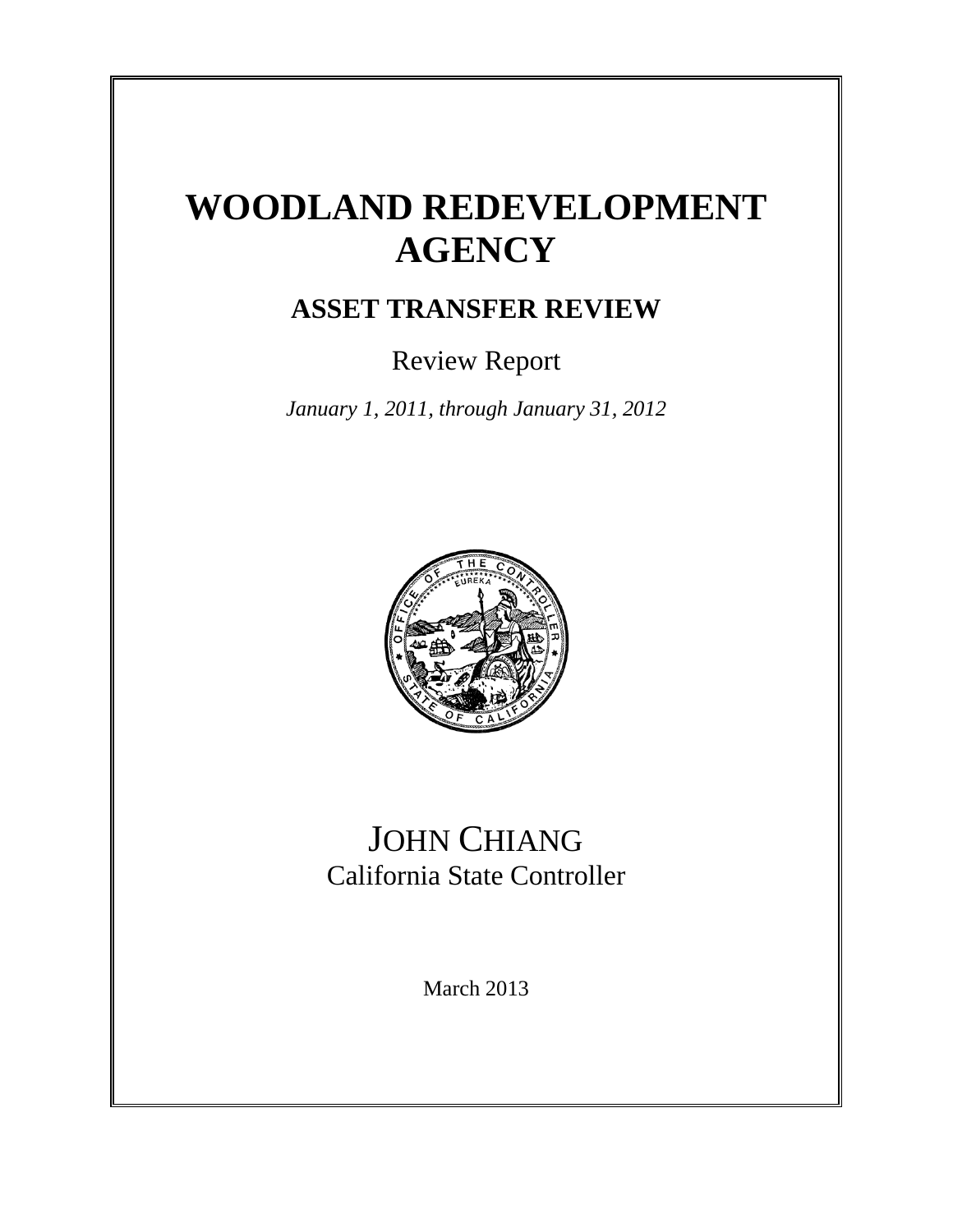

#### **JOHN CHIANG** California State Controller

March 25, 2013

Palel Navazio, City Manager City of Woodland Redevelopment Successor Agency 300 First Street Woodland, CA 95695

Dear Mr. Navazio:

Pursuant to Health and Safety Code section 34167.5, the State Controller's Office reviewed all asset transfers made by the Woodland Redevelopment Agency to the City of Woodland or any other public agency after January 1, 2011. This statutory provision states, "The Legislature hereby finds that a transfer of assets by a redevelopment agency during the period covered in this section is deemed not to be in furtherance of the Community Redevelopment Law and is thereby unauthorized." Therefore, our review included an assessment of whether each asset transfer was allowable and whether it should be turned over to the Woodland Redevelopment Successor Agency.

Our review applied to all assets including but not limited to, real and personal property, cash funds, accounts receivable, deeds of trust and mortgages, contract rights, and rights to payment of any kind. We also reviewed and determined whether any unallowable transfers of assets to the City of Woodland or any other public agencies have been reversed.

Our review found that the City of Woodland Redevelopment Agency transferred \$9,679,976 in assets, which included unallowable transfers of assets totaling \$4,367,027, or 45.11%, that should have been turned over to the Successor Agency. However, on February 26, 2013, the City of Woodland Successor Agency Oversight Board approved the transfer of \$4,367,027 in loan receivables because the assets are used for housing purposes. No further action is needed by the Woodland Redevelopment Successor Agency.

If you have any questions, please contact Steven Mar, Bureau Chief, Local Government Audits Bureau, at (916) 324-7226.

Sincerely,

*Original signed by*

JEFFREY V. BROWNFIELD, CPA Chief, Division of Audits

JVB/vb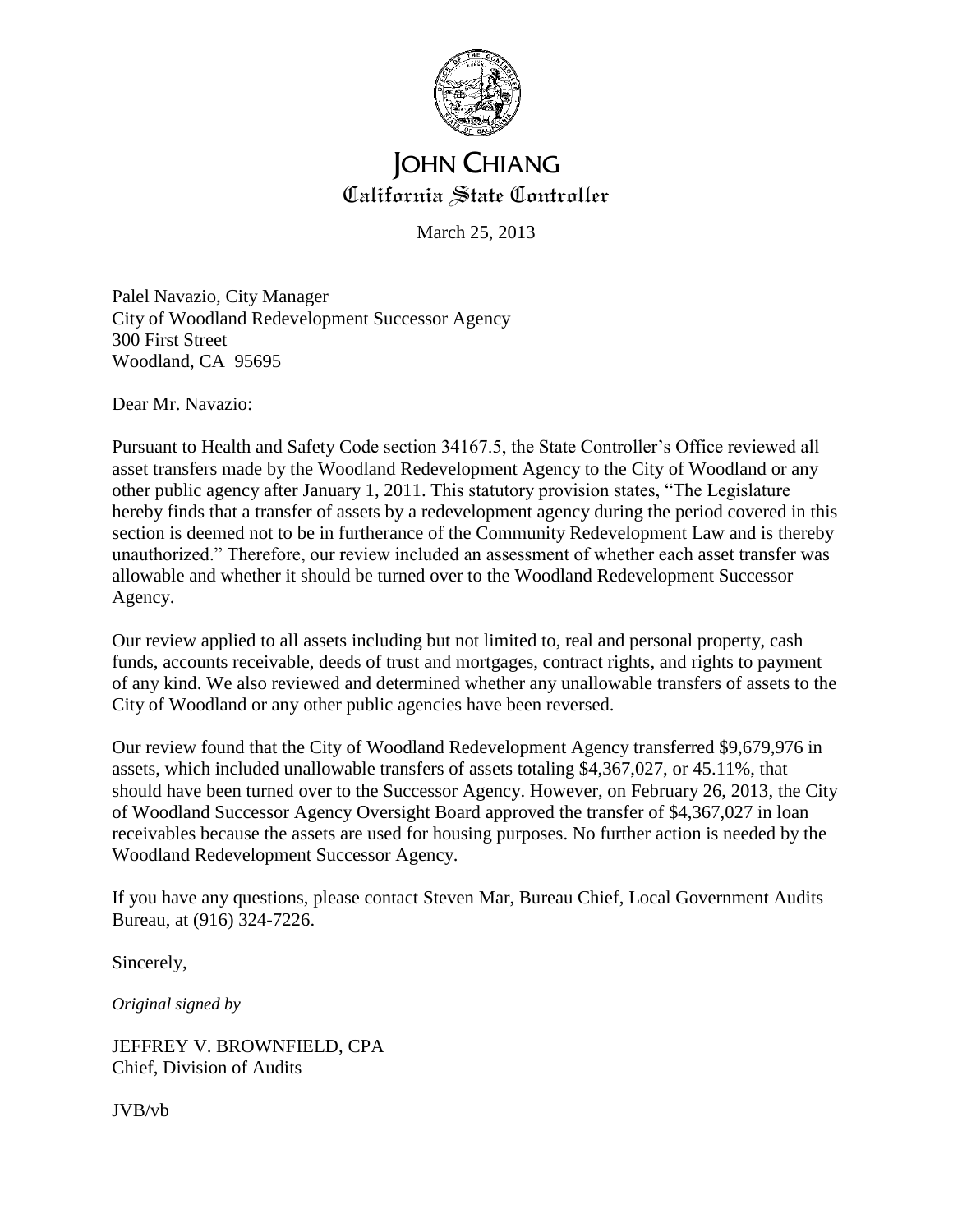| cc: Wendy Ross, Economic Development Manager   |
|------------------------------------------------|
| <b>Woodland Redevelopment/Successor Agency</b> |
| City of Woodland                               |
| Dave Flory, Chairperson of the Oversight Board |
| <b>Woodland Redevelopment/Successor Agency</b> |
| City of Woodland                               |
| Steven Szalay, Local Government Consultant     |
| California Department of Finance               |
| Richard J. Chivaro, Chief Legal Counsel        |
| State Controller's Office                      |
| Steven Mar, Bureau Chief                       |
| Division of Audits, State Controller's Office  |
| Betty Moya, Audit Manager                      |
| Division of Audits, State Controller's Office  |
| Mathew Rios, Auditor-in-Charge                 |
| Division of Audits, State Controller's Office  |
|                                                |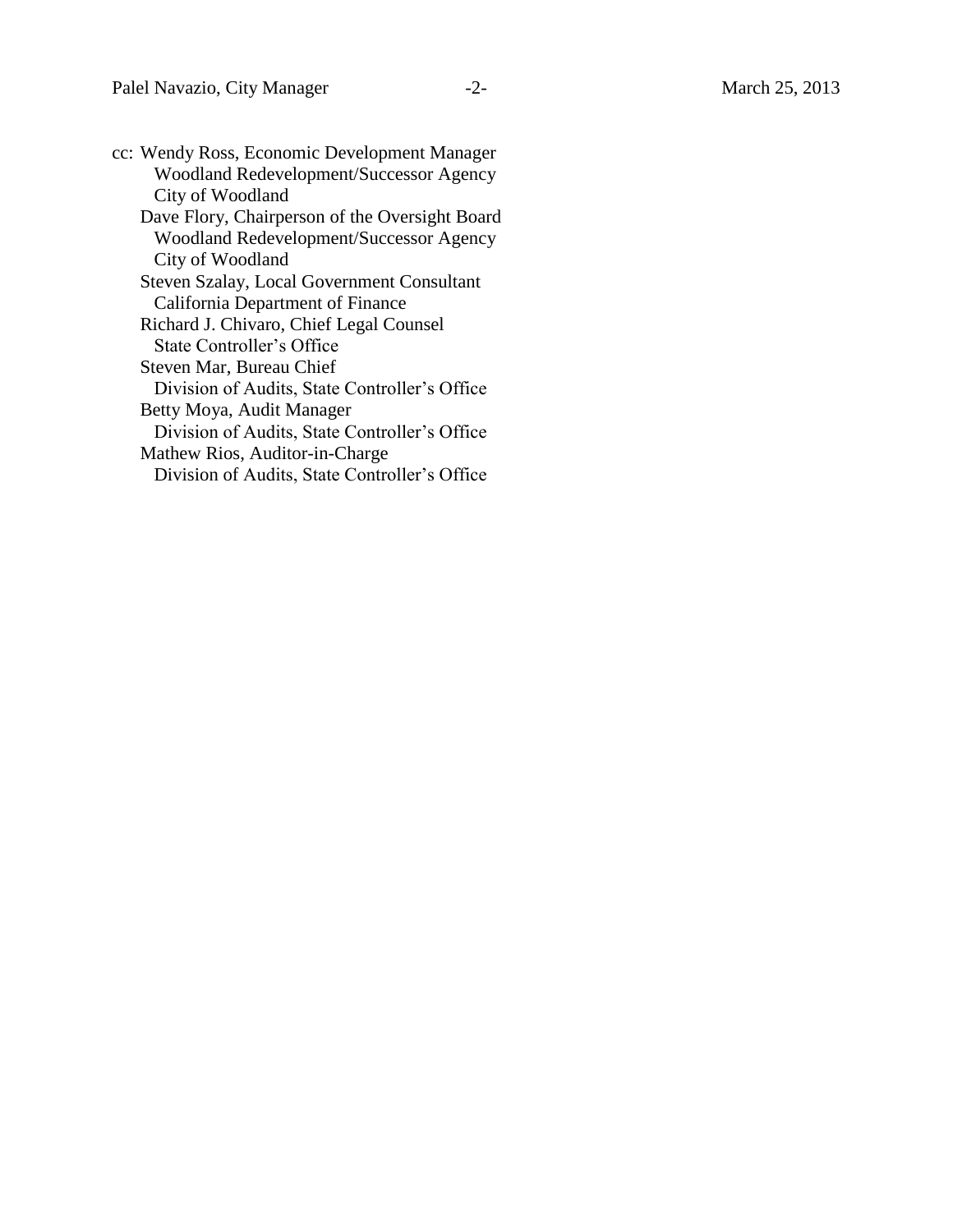## **Contents**

#### **Review Report**

| Schedule 1—RDA Assets Transferred to the Entity Assuming Housing Functions 5 |  |  |
|------------------------------------------------------------------------------|--|--|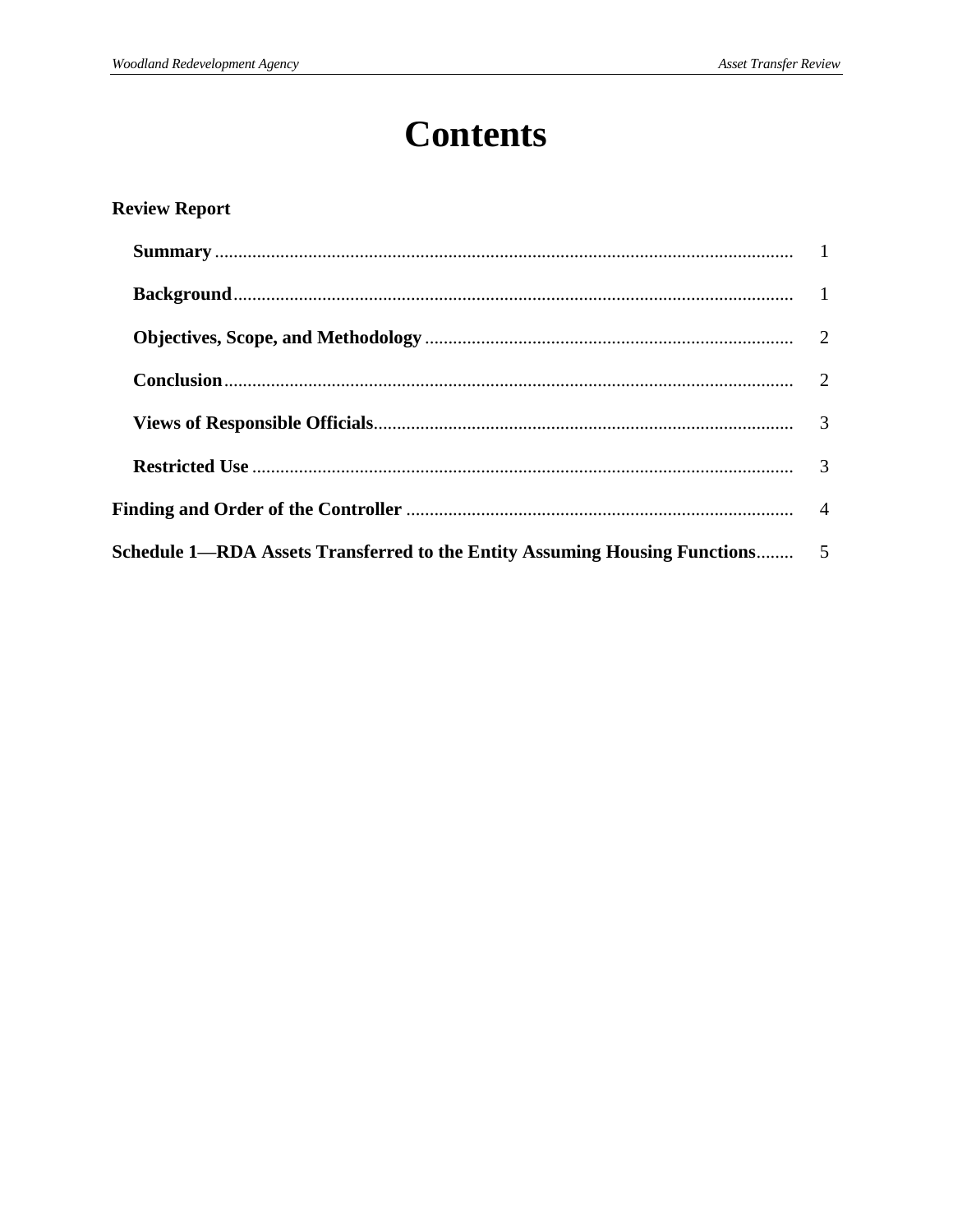# **Asset Transfer Review Report**

| <b>Summary</b>    | The State Controller's Office (SCO) reviewed the asset transfers made<br>by the Woodland Redevelopment Agency after January 1, 2011. Our<br>review included, but was not limited to, real and personal property, cash<br>funds, accounts receivable, deeds of trust and mortgages, contract rights,<br>and rights to payments of any kind from any source.                                                                                                                                                                                     |
|-------------------|------------------------------------------------------------------------------------------------------------------------------------------------------------------------------------------------------------------------------------------------------------------------------------------------------------------------------------------------------------------------------------------------------------------------------------------------------------------------------------------------------------------------------------------------|
|                   | Our review found that the City of Woodland Redevelopment Agency<br>transferred \$9,679,976 in assets, which included unallowable transfers of<br>assets totaling \$4,367,027, or 45.11%, that should have been turned over<br>to the Successor Agency. However, on February 26, 2013, the City of<br>Woodland Successor Agency Oversight Board approved the transfer of<br>\$4,367,027 in loan receivables because the assets are used for housing<br>purposes. No further action is needed by the Woodland Redevelopment<br>Successor Agency. |
| <b>Background</b> | In January of 2011, the Governor of the State of California proposed<br>statewide elimination of redevelopment agencies (RDAs) beginning with<br>the fiscal year (FY) 2011-12 State budget. The Governor's proposal was<br>incorporated into Assembly Bill 26 (ABX1 26, Chapter 5, Statutes of<br>2011, First Extraordinary Session), which was passed by the Legislature,<br>and signed into law by the Governor on June 28, 2011.                                                                                                            |
|                   | ABX1 26 prohibited RDAs from engaging in new business, established<br>mechanisms and timelines for dissolution of the RDAs, and created RDA<br>Successor Agencies to oversee dissolution of the RDAs and<br>redistribution of RDA assets.                                                                                                                                                                                                                                                                                                      |
|                   | A California Supreme Court decision on December 28, 2011 (California<br>Redevelopment Association et al. v. Matosantos), upheld ABX1 26 and<br>the Legislature's constitutional authority to dissolve the RDAs.                                                                                                                                                                                                                                                                                                                                |
|                   | ABX1 26 was codified in the Health and Safety Code (H&S Code)<br>beginning with section 34161.                                                                                                                                                                                                                                                                                                                                                                                                                                                 |
|                   | In accordance with the requirements of H&S Code section 34167.5, the<br>State Controller is required to review the activities of redevelopment<br>agencies (RDAs), "to determine whether an asset transfer has occurred<br>after January 1, 2011, between the city or county, or city and county that<br>created a redevelopment agency, or any other public agency, and the<br>redevelopment agency," and the date on which the RDA ceases to<br>operate, or January 31, 2012, whichever is earlier.                                          |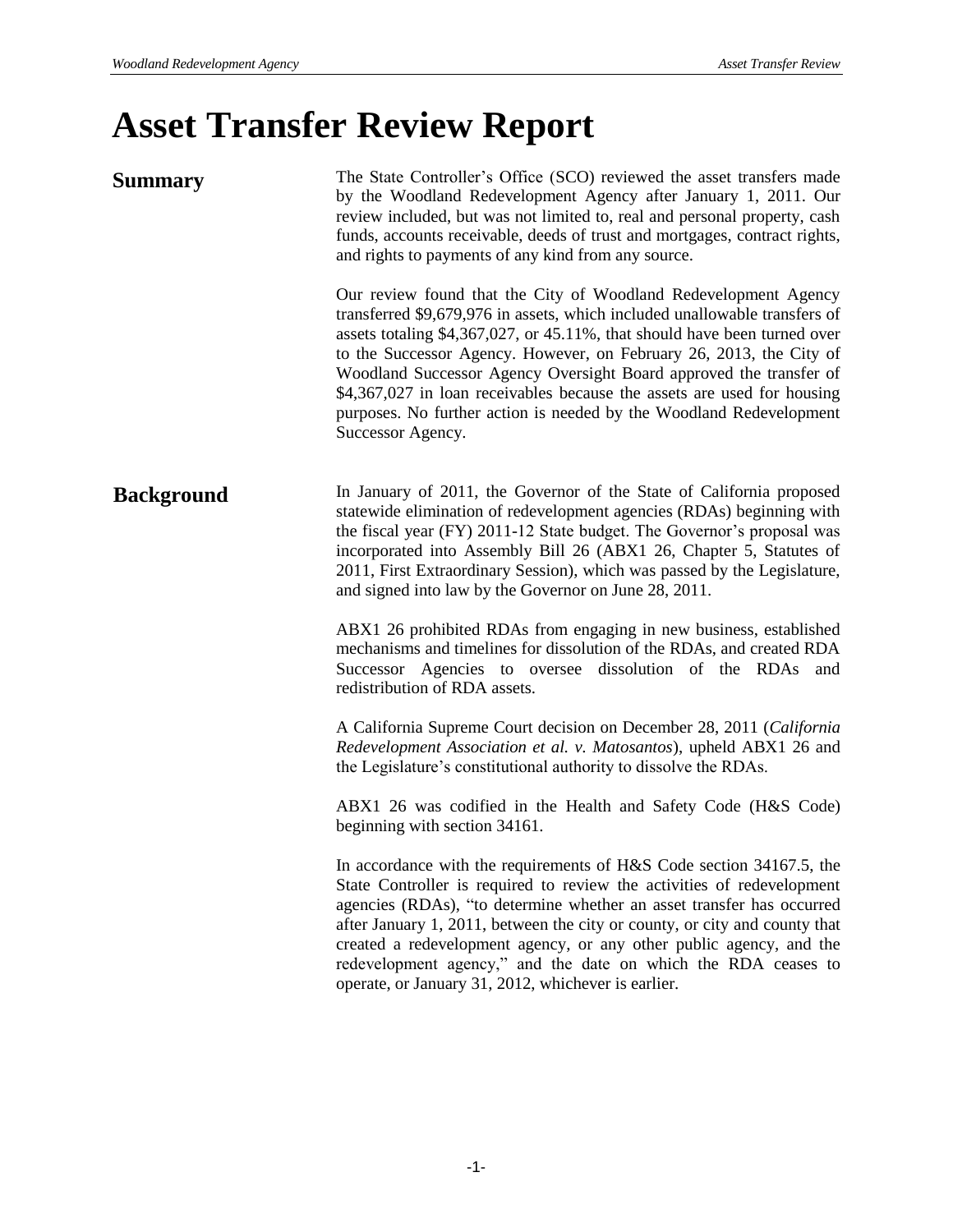The SCO has identified transfers of assets that occurred after January 1, 2011, between the Woodland Redevelopment Agency, the City of Woodland, and/or other public agencies. By law, the SCO is required to order that such assets, except those that already had been committed to a third party prior to June 28, 2011, the effective date of ABX1 26, be turned over to the Successor Agency. In addition, the SCO may file a legal order to ensure compliance with this order.

Our review objective was to determine whether asset transfers that occurred after January 1, 2011, and the date upon which the RDA ceased to operate, or January 31, 2012, whichever was earlier, between the city or county, or city and county that created an RDA, or any other public agency, and the RDA, were appropriate. **Objectives, Scope, and Methodology**

We performed the following procedures:

- Interviewed Successor Agency personnel to gain an understanding of the Successor Agency operations and procedures.
- Reviewed meeting minutes, resolutions, and ordinances of the City of Woodland, the RDA, and the Successor Agency.
- Reviewed accounting records relating to the recording of assets.
- Verified the accuracy of the Asset Transfer Assessment Form. This form was sent to all former RDAs to provide a list of all assets transferred between January 1, 2011, and January 31, 2012.
- Reviewed applicable financial reports to verify assets (capital, cash, property, etc.).

#### Our review found that the City of Woodland Redevelopment Agency transferred \$9,679,976 in assets, which included unallowable transfers of assets totaling \$4,367,027, or 45.11%, that should have been turned over to the Successor Agency in accordance with ABX1 26. **Conclusion**

However, on February 26, 2013, the Oversight Board of the Successor Agency to the Woodland Redevelopment Agency approved the transfer of \$4,367,027 in loan receivables because the assets are used for housing purposes. No further action is needed by the Woodland Redevelopment Successor Agency.

Details of our findings and Orders of the Controller are in the Findings and Orders of the Controller section of this report.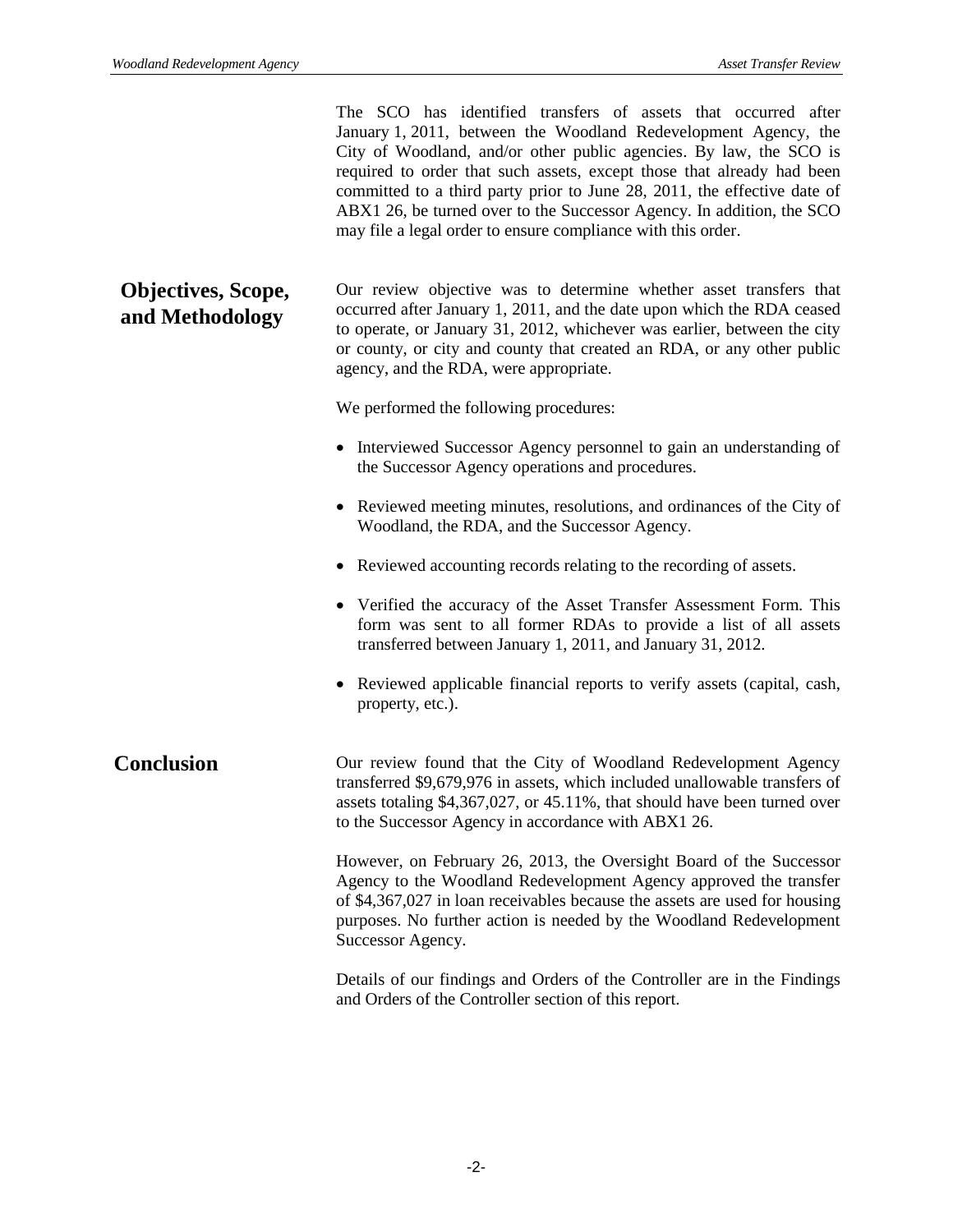At an exit conference on January 25, 2013, we discussed the review results with Paul Navazio, City Manager; Wendy Ross, Economic Development Manager; and Kimberly McKinney, Finance Officer, who agreed with the review results. They further agreed that a draft review report was not necessary and that we could issue the review report as final. This report is solely for the information and use of the City of Woodland Redevelopment Successor Agency, the City of Woodland, the City of Woodland Successor Agency Oversight Board, and the SCO; it is not intended to be and should not be used by anyone other than these specified parties. This restriction is not intended to limit distribution of this report, which is a matter of public record when issued final. *Original signed by* JEFFREY V. BROWNFIELD, CPA Chief, Division of Audits **Restricted Use Views of Responsible Officials**

March 25, 2013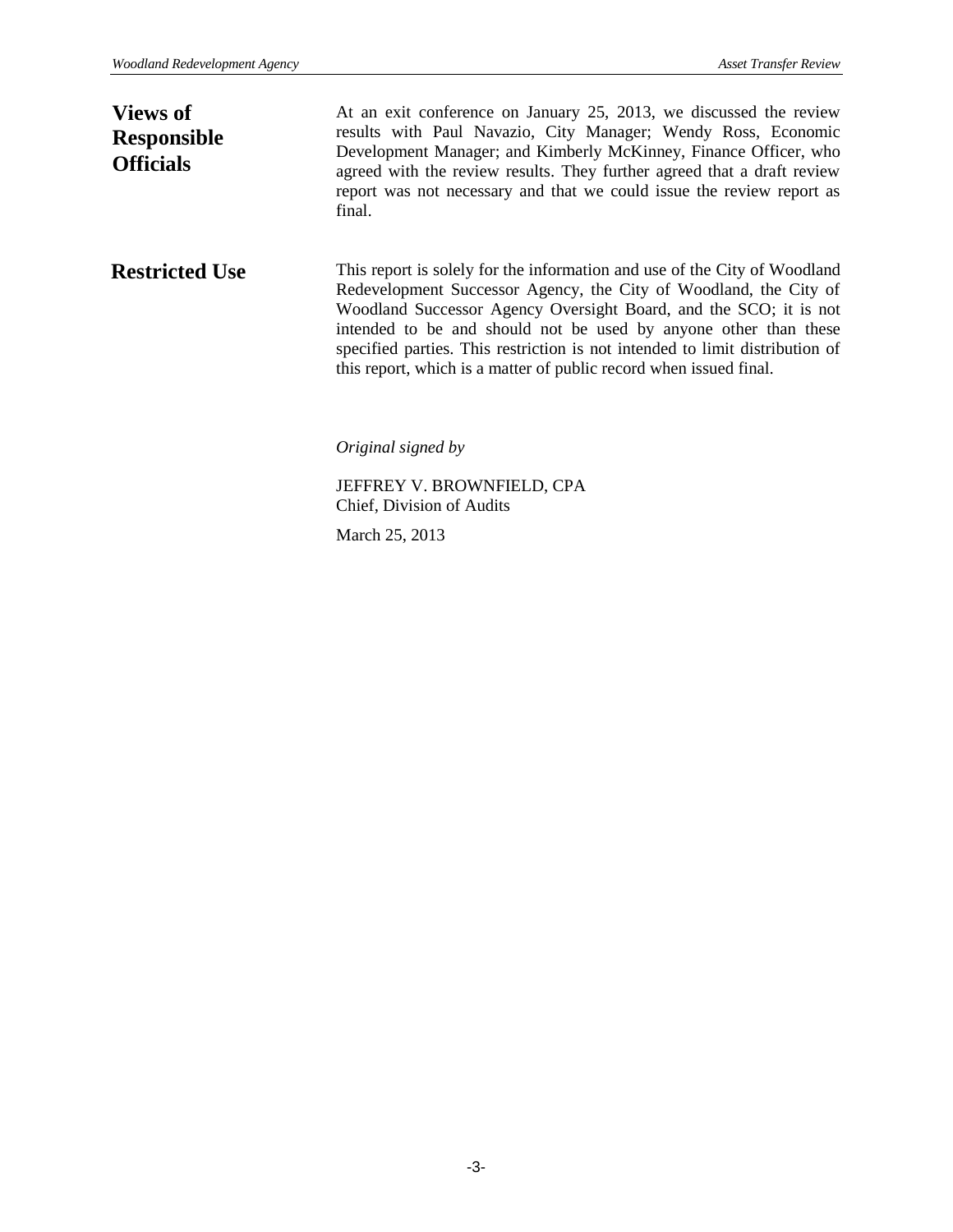## **Finding and Order of the Controller**

**FINDING— Unallowable asset transfer to Entity Assuming Housing Functions**

The City of Woodland Redevelopment Agency (RDA) made an unallowable asset transfer of \$4,367,027, described in Schedule 1, to the entity assuming the housing functions. The asset transfers occurred during the period of January 1, 2011, through February 1, 2012, and the assets were not contractually committed to a third party prior to June 28, 2011.

On January 31, 2012, the RDA transferred a total of \$4,367,027 in loan receivables to the entity assuming housing functions. Based on Health and Safety (H&S) Code section 34177(e), the Successor Agency, not the entity assuming the housing functions, is responsible for the disposition of assets and properties of the former RDA.

H&S Code section 34175(b) states, "All assets, properties, contracts, leases, books and records, buildings, and equipment of the former redevelopment agency are transferred on February 1, 2012, to the control of the successor agency, for administration pursuant to the provisions of this part. This includes all cash or cash equivalents and amounts owed to the redevelopment agency as of February 1, 2012." Pursuant to H&S Code section 34175(b), the RDA was required to transfer all assets, including housing assets, to the Successor Agency.

Pursuant to H&S Code section 34177(e) the "Successor Agency is to dispose of all former RDA assets"...as directed by the oversight board. . ." Also, pursuant to H&S Code section 34177(g) the Successor Agency is to "[e]ffectuate transfer of housing functions and assets to the appropriate entity designated pursuant to Section 34176." However, H&S Code section 34181(c) requires the Oversight Board to direct the Successor Agency to transfer housing assets to the appropriate entity pursuant to section 34176.

#### Order of the Controller

Based on H&S Code section 34167.5, the entity assuming the housing functions would have been ordered to reverse the transfer of the above assets, described in Schedule 1, in the amount of \$4,367,027. However, on February 26, 2013 the Successor Agency Oversight Board approved the transfer of the housing assets under H&S Code 34176. No further action is needed by the Woodland Redevelopment Successor Agency.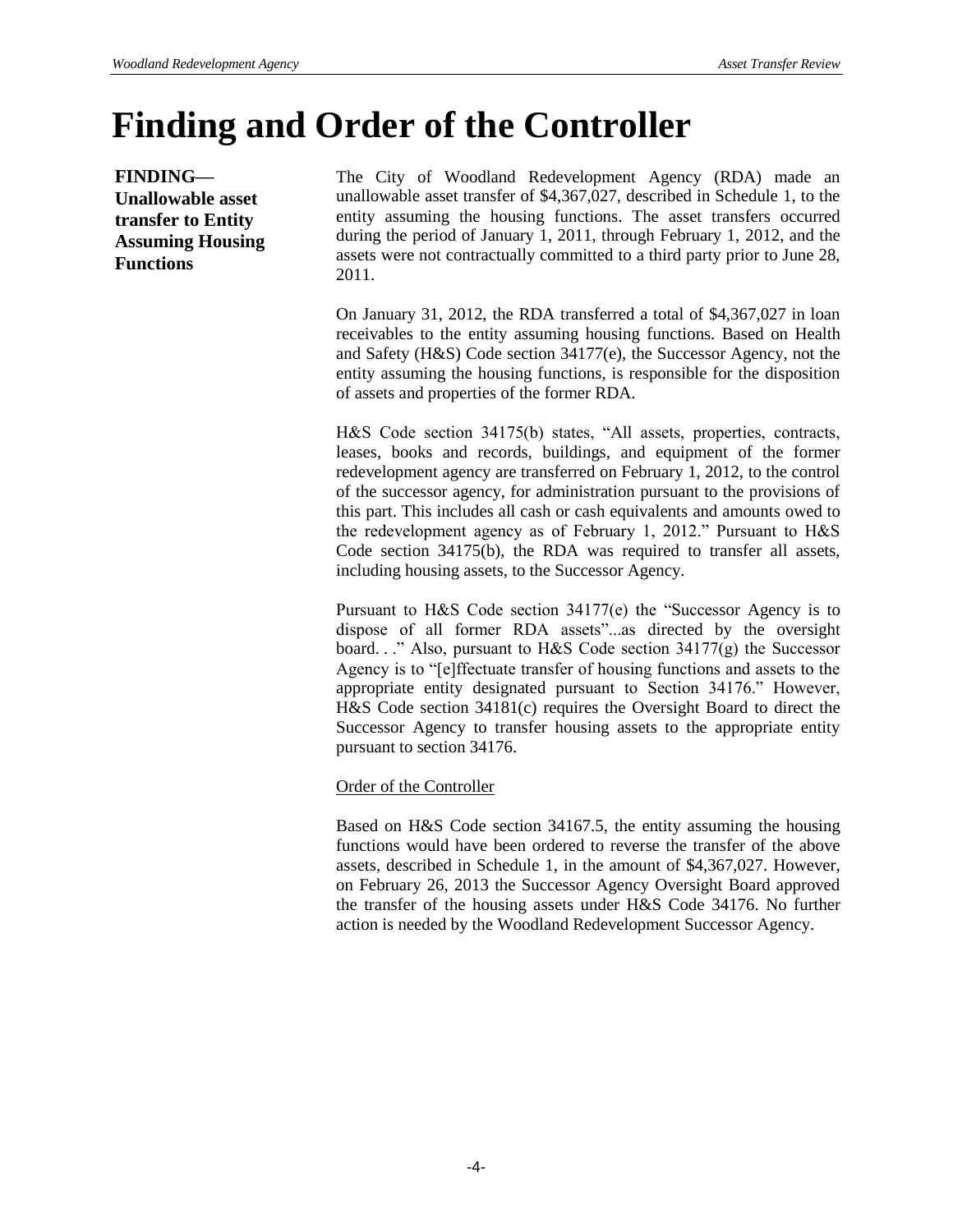### **Schedule 1— RDA Assets Transferred to the Entity Assuming Housing Functions January 1, 2011, through January 31, 2012**

| Unallowable transfers to the entity assuming the housing functions: |  |             |  |  |
|---------------------------------------------------------------------|--|-------------|--|--|
| Loans/grants receivables                                            |  | \$4,367,027 |  |  |
| Total unallowable assets transferred                                |  | 4,367,027   |  |  |